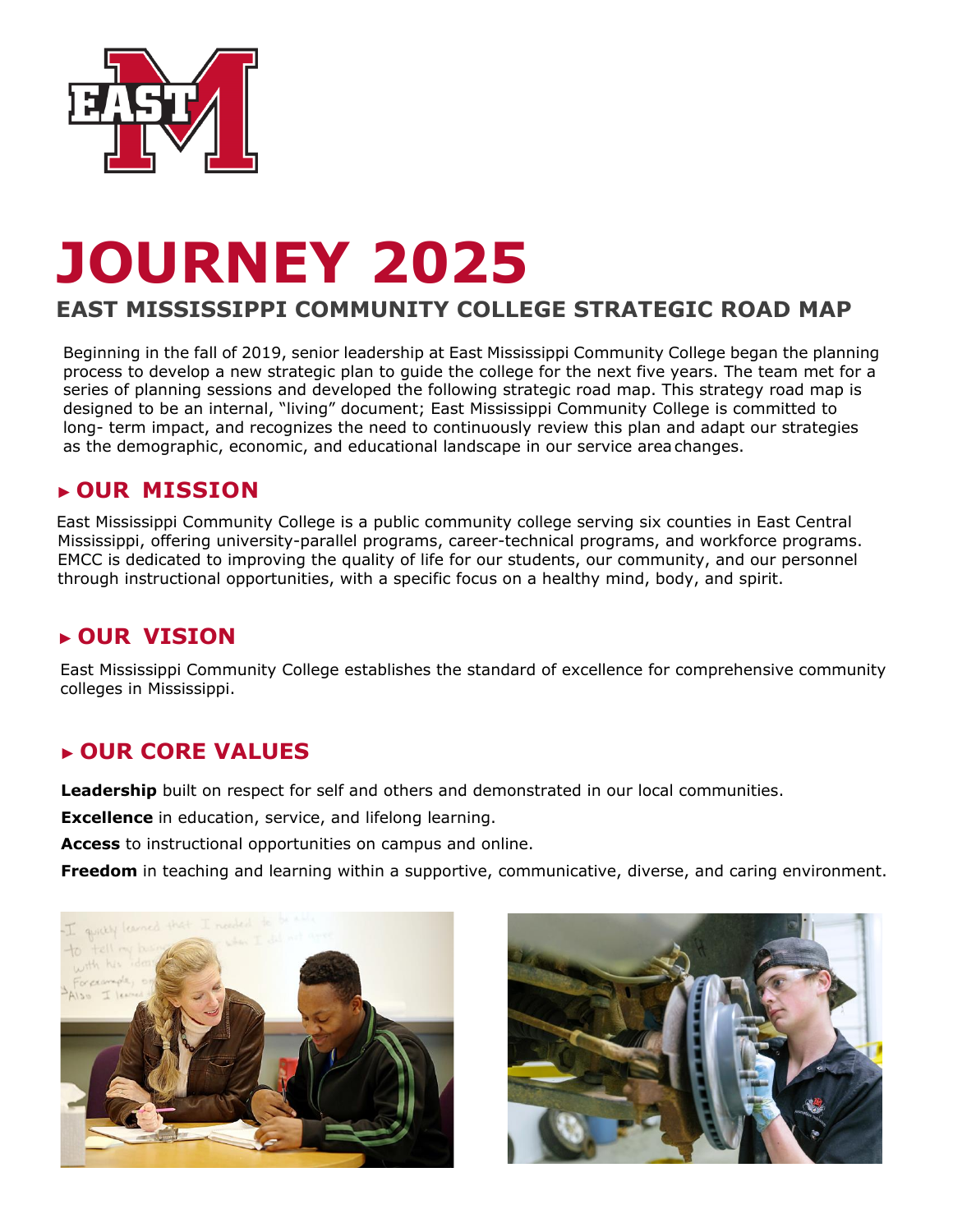## ► **OUR IDENTITY PROFILE**

At the heart of our *Identity Profile* are three essentials necessary to develop and implement successful organizational strategies: a sound operating model, keen market awareness, and an understanding of our unique strategic advantages. These give us a deep understanding of our organization and strengthen our current and future strategywork.

| As an<br>educational<br>provider, our<br>mission is | To offer university-parallel programs, career-technical programs, and workforce<br>programs. EMCC is dedicated to improving the quality of life for our students,<br>our community, and our personnel through instructional opportunities, with a<br>specific focus on a healthy mind, body, and spirit.                                                                                                                                                                                                                                                                                                                                                                                                                                                                                                                                                                                                                                                                                                                                                                                                                                                                                                                                                                                                   |
|-----------------------------------------------------|------------------------------------------------------------------------------------------------------------------------------------------------------------------------------------------------------------------------------------------------------------------------------------------------------------------------------------------------------------------------------------------------------------------------------------------------------------------------------------------------------------------------------------------------------------------------------------------------------------------------------------------------------------------------------------------------------------------------------------------------------------------------------------------------------------------------------------------------------------------------------------------------------------------------------------------------------------------------------------------------------------------------------------------------------------------------------------------------------------------------------------------------------------------------------------------------------------------------------------------------------------------------------------------------------------|
| <b>Because our</b><br>desired impact is             | To set the standard of excellence for comprehensive community colleges in<br>Mississippi.                                                                                                                                                                                                                                                                                                                                                                                                                                                                                                                                                                                                                                                                                                                                                                                                                                                                                                                                                                                                                                                                                                                                                                                                                  |
| Serving                                             | Everyone in Oktibbeha County, Clay County, Lowndes County, Lauderdale<br>County, Noxubee County, and Kemper County regardless of age, gender,<br>religion, ethnicity, or income level.                                                                                                                                                                                                                                                                                                                                                                                                                                                                                                                                                                                                                                                                                                                                                                                                                                                                                                                                                                                                                                                                                                                     |
| Through                                             | University-Parallel General Education Pathways<br>Career-Technical Degree & Certificate Programs<br>Short-Term, Non-Credit Workforce Training Classes & Adult Enrichment Programs<br><b>Adult Education Services</b><br>Customized, Industry-Demanded Training Programs                                                                                                                                                                                                                                                                                                                                                                                                                                                                                                                                                                                                                                                                                                                                                                                                                                                                                                                                                                                                                                    |
| And maximize our<br>unique strategic<br>advantages  | • As a comprehensive community college, we connect current and prospective<br>students with relevant career-technical and university-parallel educational<br>opportunities, provide access to non-credit workforce development training<br>programs and adult education services, and provide student supportive<br>services all under one roof.<br>• We specialize in providing students with meaningful, personalized learning<br>environments and wraparound services.<br>• Our campus locations are centrally located near thriving four-year<br>universities. The Golden Triangle Campus sits between Mississippi State and<br>MUW while the Scooba Campus shares proximity to MSU Meridian and UWA.<br>• We are committed to ensuring the highest level of academic quality, while<br>keeping our tuition and fee structure to roughly half of what regional four-<br>year universities are charging. To achieve this, we offer a wide range of<br>financial aid programs, scholarships, grants, loans, and work-study<br>opportunities.<br>• EMCC has grown significantly in dual enrollment over the past five years. For<br>academic year 2020, dual enrollment made up 28% of our un-duplicated<br>headcount.<br>EMCC enjoys significant brand recognition in part due to past athletic success. |
| We sustain our<br>work through a<br>funding mix of  | Federal Appropriation, State and Local Funding, Student Tuition and Fees, and<br>Grants and Foundation Support.                                                                                                                                                                                                                                                                                                                                                                                                                                                                                                                                                                                                                                                                                                                                                                                                                                                                                                                                                                                                                                                                                                                                                                                            |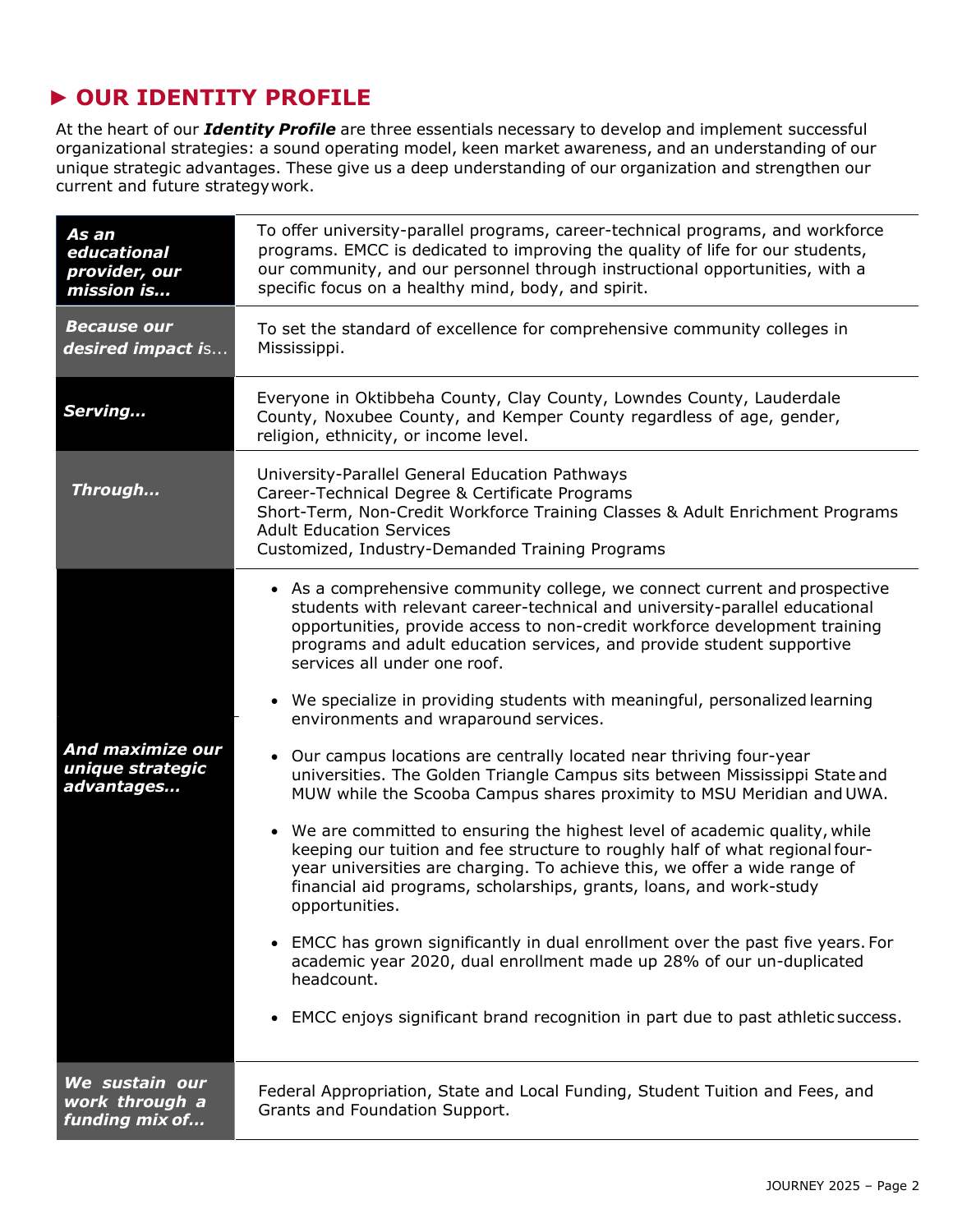## ► **ENVIRONMENTAL FACTORS INFLUENCING THE COLLEGE**

There are many critical issues and challenges facing higher education at a national and regional level. This section will provide a common understanding of some of the key trends and issues that informed the creation the College's strategic priorities.

- The population of EMCC's district has declined by a combined total of 14.1% in the last decade. Additionally, Mississippi is ranked 48th nationally in workforce participation rates. Declining population coupled with a low workforce participation rate has made it difficult for area businesses to fill open positions due to the lack of available talent with the requisite skills.
- While graduation rates among all public high schools in EMCC's district remain greater than the state average, all counties fall below the national average. This indicates there is an opportunity for stronger partnerships with K-12 systems to encourage student persistence, graduation, and postsecondary degree attainment.
- The Mississippi Department of Employment Security's Industry Employment Projections (2016-2026) has projected that the EMCC district will see a 4.1% growth, with top growing sectors being Community and Social Service Occupations, Healthcare Practitioners and Technical Occupations, Healthcare Support Occupations, Food Preparation and Serving Related Occupations, and Personal Care and Service Occupations. As EMCC looks at expanding existing programs or adding new options, these projections should be considered.
- Students from impoverished or disadvantaged backgrounds face a host of educational barriers including transportation, food scarcity, mental health issues, substance abuse, etc. We must develop programs and services designed to address these barriers.
- The recent global pandemic exposed a glaring need for institutions of higher education to embrace technology and innovative course delivery models. Providing many different avenues for students to access their education remains a focal point for the College.



## **► OUR STRATEGY SCREEN**

Our **Strategy Screen** is the set of criteria we will use to discern whether a particular initiative is in alignment with who we are as an organization and with our desired impact. Does the new strategy or initiative:

- Support our mission, values, and desired community impact?
- Assure financial viabilityand long-term sustainability?
- Meet a critical need without duplicating limited community resources?
- Promote partnerships and collaborations that are mutually beneficial?
- Strengthen relationships with key community stakeholders?